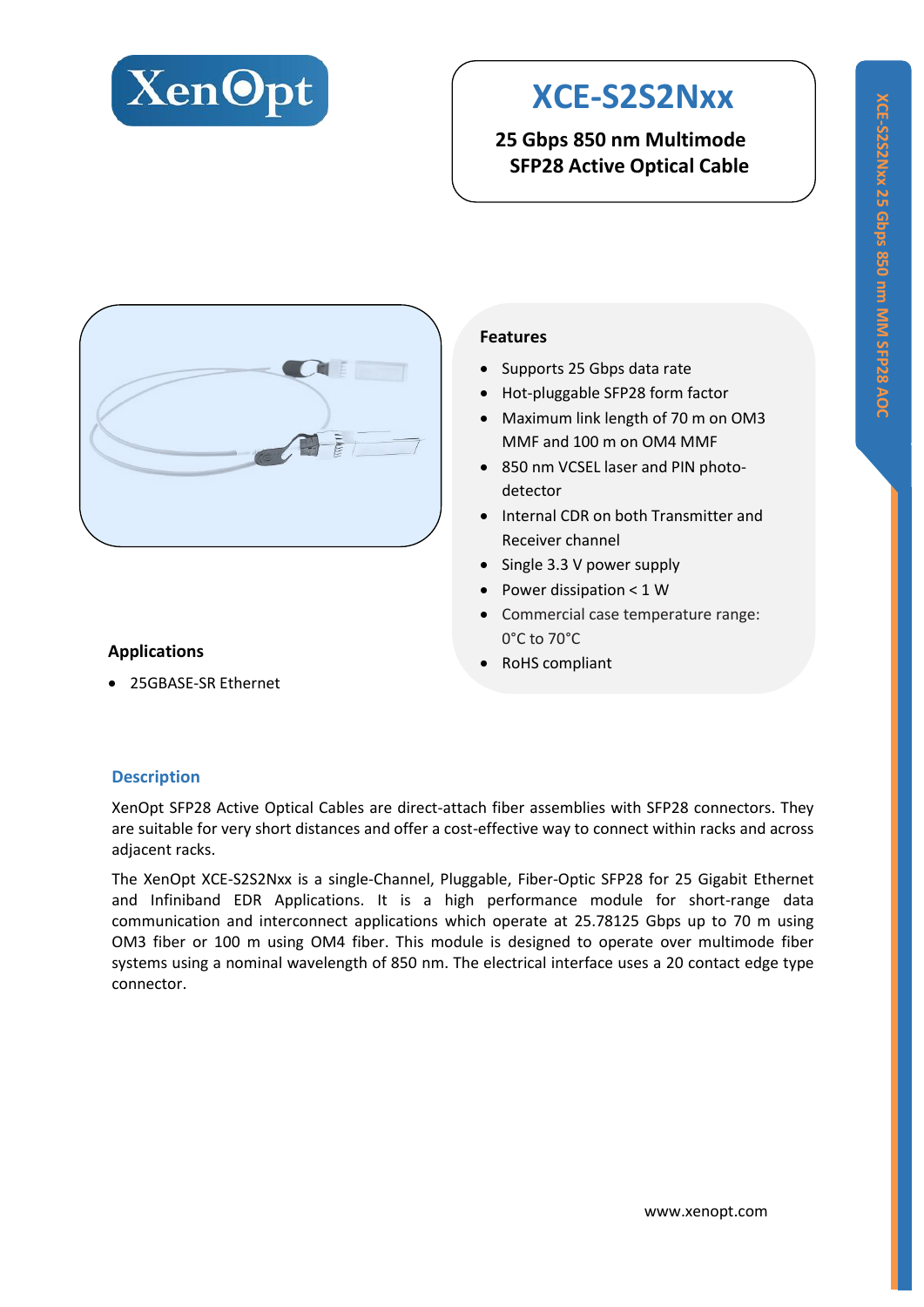

#### **Block Diagram**



#### **Absolute Maximum Ratings**

| <b>Parameter</b>           | Symbol                   | Min | Max   | Unit |
|----------------------------|--------------------------|-----|-------|------|
| Supply Voltage             | Vcc                      |     | 3.6   |      |
| <b>Storage Temperature</b> | Ts                       | -40 | $+85$ | °۴   |
| <b>Operating Humidity</b>  | $\overline{\phantom{0}}$ |     | 85    | %    |

#### **Recommended Operating Conditions**

| <b>Parameter</b>                                      | Symbol | Min  | <b>Typical</b> | Max   | Unit |
|-------------------------------------------------------|--------|------|----------------|-------|------|
| <b>Operating Case Temperature</b>                     | Тc     | 0    |                | $+70$ | °C   |
| Power Supply Voltage                                  | Vcc    | 3.13 | 3.3            | 3.47  | v    |
| Power Supply Current                                  | lcc    |      |                | 300   | mA   |
| Fiber Length on 50/125 µm<br>high-bandwidth (OM3) MMF |        |      |                | 70    | m    |
| Fiber Length on 50/125 µm<br>high-bandwidth (OM4) MMF |        |      |                | 100   | m    |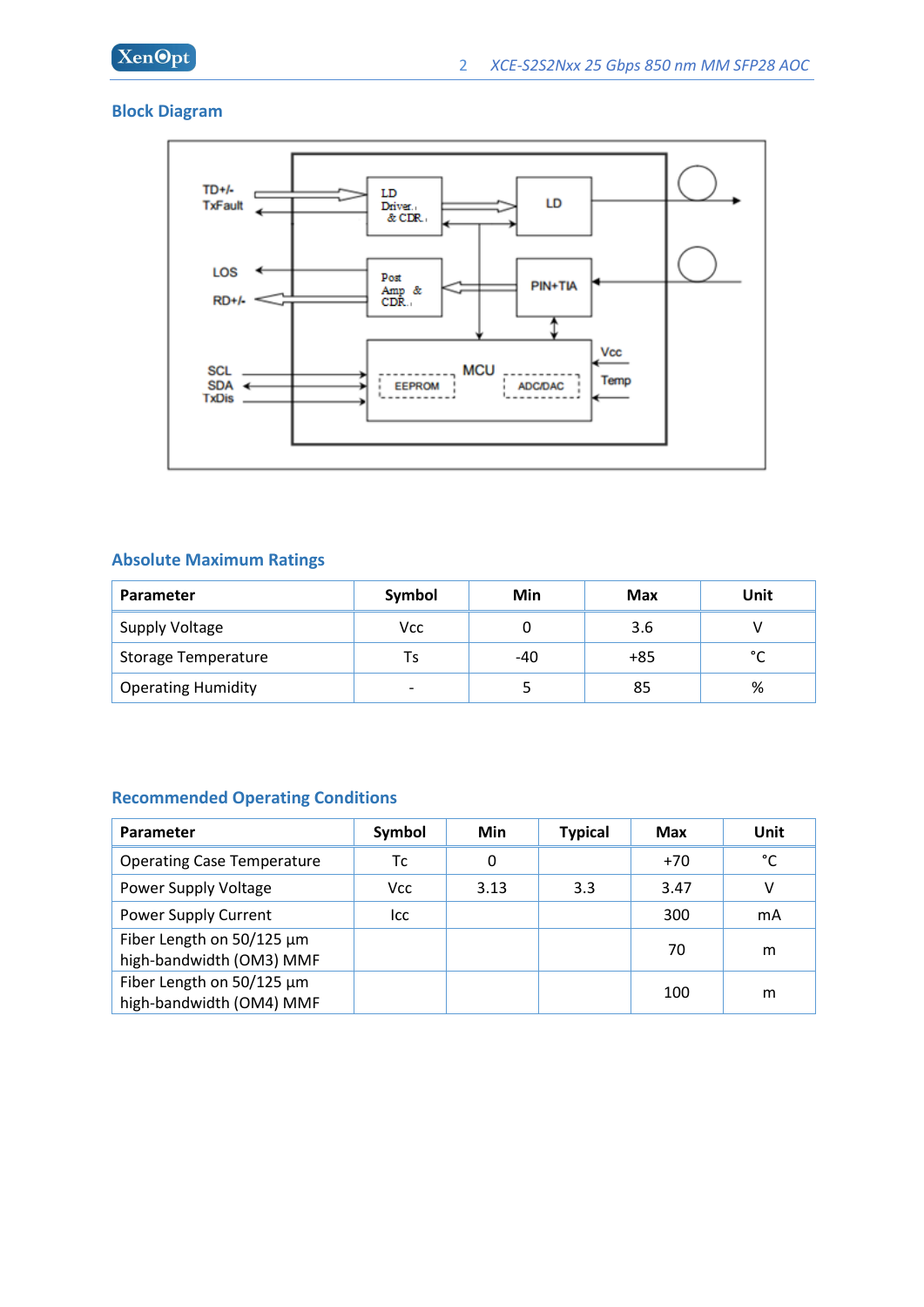| Parameter                         |                | <b>Symbol</b>    | Min            | <b>Typical</b> | <b>Max</b> | Unit            |
|-----------------------------------|----------------|------------------|----------------|----------------|------------|-----------------|
| <b>Transmitter</b>                |                |                  |                |                |            |                 |
|                                   |                |                  |                |                |            |                 |
| Data rate                         |                | <b>BR</b>        |                | 25.78          |            | Gbps            |
| Centre Wavelength                 |                | λc               | 840            | 850            | 860        | nm              |
| Spectral Width (-20dB)            |                | σ                |                |                | 0.6        | nm              |
| <b>Average Output Power</b>       |                | Pavg             | $-8.4$         |                | 2.4        | d <sub>Bm</sub> |
| <b>Optical Power OMA</b>          |                | POMA             | $-6.4$         |                | 3          | dBm             |
| <b>Extinction Ratio</b>           |                | <b>ER</b>        | $\overline{2}$ |                |            | dB              |
| Differential data input swing     |                | $V_{IN,PP}$      | 40             |                | 1000       | mV              |
| Input Differential Impedance      |                | $Z_{IN}$         | 90             | 100            | 110        | Ω               |
|                                   | <b>Disable</b> |                  | 2.0            |                | Vcc        | $\vee$          |
| <b>TX Disable</b>                 | Enable         |                  | $\mathbf 0$    |                | 0.8        | $\vee$          |
| <b>TX Fault</b>                   | Fault          |                  | 2.0            |                | Vcc        | $\vee$          |
|                                   | Normal         |                  | $\mathbf 0$    |                | 0.8        | $\vee$          |
| <b>Receiver</b>                   |                |                  |                |                |            |                 |
| Data rate                         |                | <b>BR</b>        |                | 25.78          |            | Gbps            |
| Centre Wavelength                 |                | λc               | 840            | 850            | 860        | nm              |
| <b>Receiver Sensitivity (OMA)</b> |                | Psens            |                |                | $-10$      | dBm             |
| <b>Stressed Sensitivity (OMA)</b> |                |                  |                |                | $-5.2$     | d <sub>Bm</sub> |
| Receiver Power (OMA)              |                |                  |                |                | 3          | dBm             |
| LOS De-Assert                     |                | LOS <sub>D</sub> |                |                | $-13$      | dBm             |
| <b>LOS Assert</b>                 |                | LOS <sub>A</sub> | $-30$          |                |            | dBm             |
| <b>LOS Hysteresis</b>             |                |                  | 0.5            |                |            | dB              |
| Differential data output swing    |                | Vout, PP         | 300            |                | 850        | mV              |
| LOS                               |                | High             | 2.0            |                | Vcc        | $\vee$          |
|                                   |                | Low              |                |                | 0.8        | $\vee$          |

### **Optical and Electrical Characteristics**

Note

Receive Sensitivity measured with a prbs31 pattern @25.78125Gb/s, BER 1E-5.